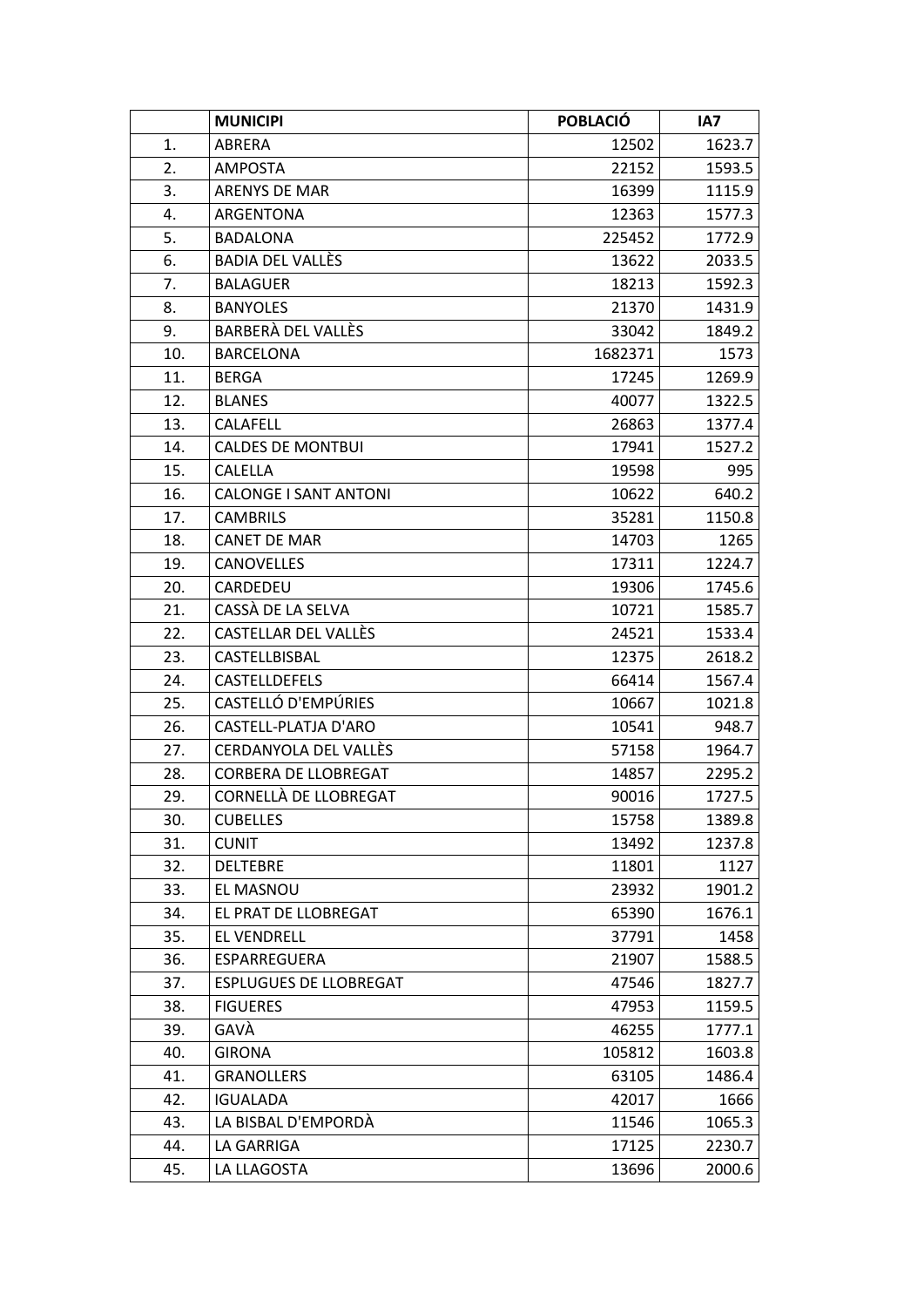| 46. | LA ROCA DEL VALLÈS          | 10524  | 1567.8 |
|-----|-----------------------------|--------|--------|
| 47. | LA SEU D'URGELL             | 12865  | 917.2  |
| 48. | LES FRANQUESES DEL VALLÈS   | 20090  | 1274.3 |
| 49. | L'ESCALA                    | 10497  | 1093.2 |
| 50. | L'HOSPITALET DE LLOBREGAT   | 271728 | 1490.5 |
| 51. | LLEIDA                      | 145649 | 1369.7 |
| 52. | LLIÇÀ D'AMUNT               | 15102  | 1807.7 |
| 53. | LLINARS DEL VALLÈS          | 10386  | 1935.3 |
| 54. | LLORET DE MAR               | 36492  | 1033.1 |
| 55. | MALGRAT DE MAR              | 19392  | 1562.5 |
| 56. | MANLLEU                     | 21263  | 2215.1 |
| 57. | <b>MANRESA</b>              | 80026  | 1513.3 |
| 58. | <b>MARTORELL</b>            | 29457  | 1385.1 |
| 59. | MATARÓ                      | 130149 | 1179.4 |
| 60. | <b>MOLINS DE REI</b>        | 26348  | 2064.7 |
| 61. | MOLLERUSSA                  | 16431  | 1174.6 |
| 62. | MOLLET DEL VALLÈS           | 52236  | 1694.2 |
| 63. | MONTCADA I REIXAC           | 35446  | 1972   |
| 64. | <b>MONTGAT</b>              | 11816  | 1718   |
| 65. | <b>MONTORNÈS DEL VALLÈS</b> | 16856  | 1868.8 |
| 66. | MONT-ROIG DEL CAMP          | 12695  | 945.3  |
| 67. | OLESA DE MONTSERRAT         | 24278  | 2096.5 |
| 68. | OLOT                        | 37451  | 1249.6 |
| 69. | PALAFRUGELL                 | 23583  | 788.7  |
| 70. | <b>PALAMÓS</b>              | 18309  | 999.5  |
| 71. | PALAU-SOLITÀ I PLEGAMANS    | 15258  | 2536.4 |
| 72. | PALLEJÀ                     | 11529  | 1578.6 |
| 73. | PARETS DEL VALLÈS           | 18954  | 2353.1 |
| 74. | <b>PIERA</b>                | 16142  | 1350.5 |
| 75. | PINEDA DE MAR               | 27983  | 1107.8 |
| 76. | PREMIÀ DE DALT              | 10419  | 1301.6 |
| 77. | PREMIÀ DE MAR               | 28869  | 1714.6 |
| 78. | <b>REUS</b>                 | 111739 | 1138.4 |
| 79. | <b>RIPOLL</b>               | 10728  | 2255.8 |
| 80. | <b>RIPOLLET</b>             | 38589  | 2194.9 |
| 81. | <b>ROSES</b>                | 19142  | 1044.8 |
| 82. | RUBÍ                        | 78527  | 1850.3 |
| 83. | SABADELL                    | 217499 | 1709.9 |
| 84. | SALOU                       | 27927  | 1106.5 |
| 85. | SALT                        | 33339  | 1067.8 |
| 86. | SANT ADRIÀ DE BESÒS         | 38041  | 2095.1 |
| 87. | SANT ANDREU DE LA BARCA     | 27727  | 1792.5 |
| 88. | SANT ANDREU DE LLAVANERES   | 11195  | 1884.8 |
| 89. | SANT BOI DE LLOBREGAT       | 84908  | 1606.4 |
| 90. | SANT CARLES DE LA RÀPITA    | 14989  | 1841.4 |
| 91. | <b>SANT CELONI</b>          | 18725  | 1532.7 |